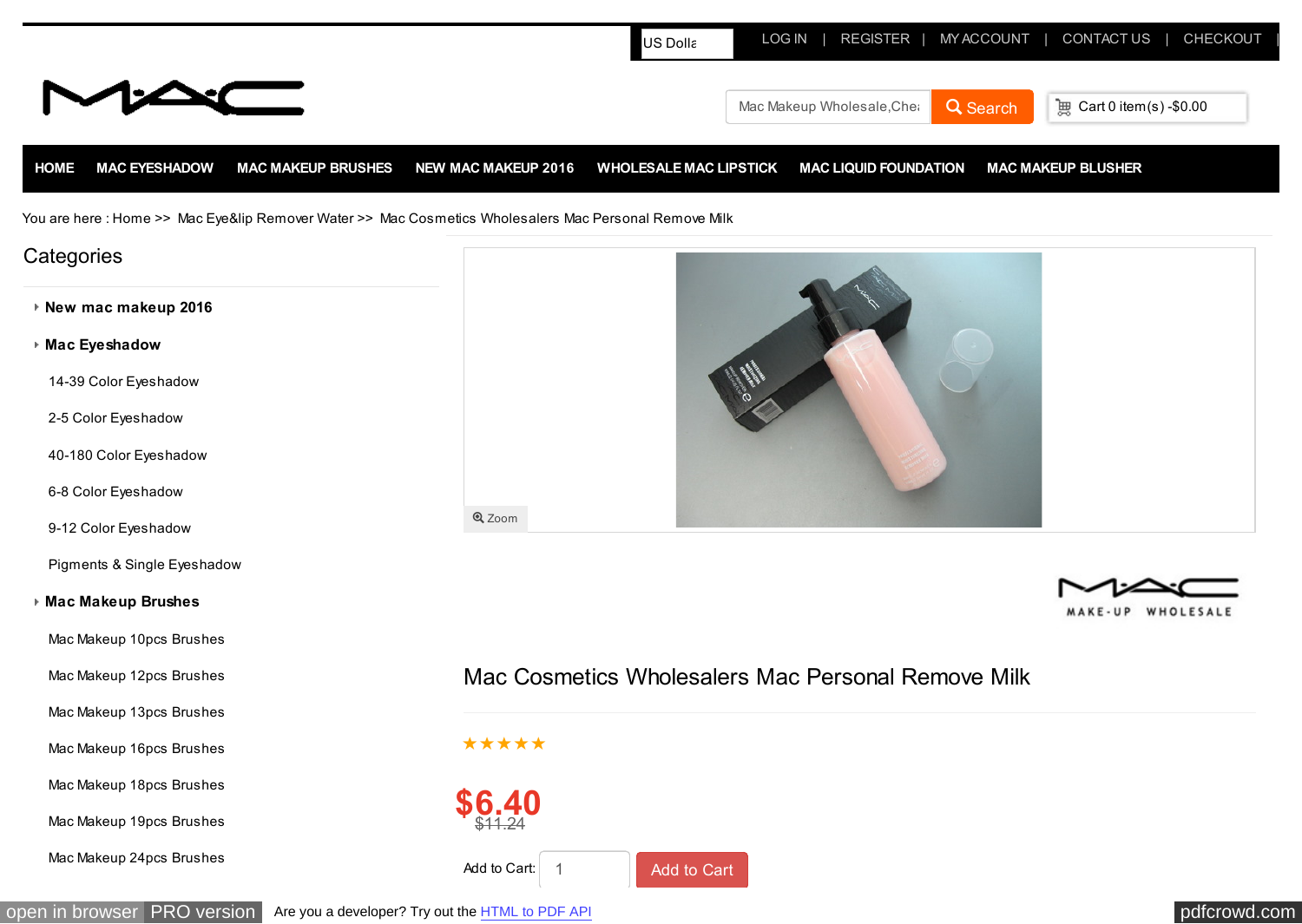[Mac Makeup 32pcs Brushes](http://www.maccosmeticswholesalers.com/mac-makeup-32pcs-brushes-c-10_42/?zenid=5h2loa216lisculd50j50rja4omcohgm)

 [Mac Makeup 4pcs Brushes](http://www.maccosmeticswholesalers.com/mac-makeup-4pcs-brushes-c-10_44/?zenid=5h2loa216lisculd50j50rja4omcohgm)

 [Mac Makeup 5pcs Brushes](http://www.maccosmeticswholesalers.com/mac-makeup-5pcs-brushes-c-10_20/?zenid=5h2loa216lisculd50j50rja4omcohgm)

 [Mac Makeup 7pcs Brushes](http://www.maccosmeticswholesalers.com/mac-makeup-7pcs-brushes-c-10_22/?zenid=5h2loa216lisculd50j50rja4omcohgm)

 [Mac Makeup 8pcs Brushes](http://www.maccosmeticswholesalers.com/mac-makeup-8pcs-brushes-c-10_43/?zenid=5h2loa216lisculd50j50rja4omcohgm)

 [Mac Makeup 9pcs Brushes](http://www.maccosmeticswholesalers.com/mac-makeup-9pcs-brushes-c-10_28/?zenid=5h2loa216lisculd50j50rja4omcohgm)

 [Mac Makeup Other Brushes](http://www.maccosmeticswholesalers.com/mac-makeup-other-brushes-c-10_27/?zenid=5h2loa216lisculd50j50rja4omcohgm)

 [Mac Makeup Single Brushes](http://www.maccosmeticswholesalers.com/mac-makeup-single-brushes-c-10_26/?zenid=5h2loa216lisculd50j50rja4omcohgm)

**[Wholesale Mac Lipstick](http://www.maccosmeticswholesalers.com/wholesale-mac-lipstick-c-12/?zenid=5h2loa216lisculd50j50rja4omcohgm)**

**[Benefit Cosmetics](http://www.maccosmeticswholesalers.com/benefit-cosmetics-c-49/?zenid=5h2loa216lisculd50j50rja4omcohgm)**

**[Bobbi Brown Brush](http://www.maccosmeticswholesalers.com/bobbi-brown-brush-c-50/?zenid=5h2loa216lisculd50j50rja4omcohgm)**

- **[Mac Eye&lip Remover Water](http://www.maccosmeticswholesalers.com/mac-eyelip-remover-water-c-46/?zenid=5h2loa216lisculd50j50rja4omcohgm)**
- **[Mac Eyeliner Gel](http://www.maccosmeticswholesalers.com/mac-eyeliner-gel-c-29/?zenid=5h2loa216lisculd50j50rja4omcohgm)**

**[Mac False Eyelashes](http://www.maccosmeticswholesalers.com/mac-false-eyelashes-c-3/?zenid=5h2loa216lisculd50j50rja4omcohgm)**

**[Mac Hello Kitty](http://www.maccosmeticswholesalers.com/mac-hello-kitty-c-6/?zenid=5h2loa216lisculd50j50rja4omcohgm)**

**[Mac Lady Gaga](http://www.maccosmeticswholesalers.com/mac-lady-gaga-c-7/?zenid=5h2loa216lisculd50j50rja4omcohgm)**

**[Mac Liquid Foundation](http://www.maccosmeticswholesalers.com/mac-liquid-foundation-c-36/?zenid=5h2loa216lisculd50j50rja4omcohgm)**

**[Mac Loose Powder Foundation](http://www.maccosmeticswholesalers.com/mac-loose-powder-foundation-c-37/?zenid=5h2loa216lisculd50j50rja4omcohgm)**

**[Mac Makeup Bag](http://www.maccosmeticswholesalers.com/mac-makeup-bag-c-13/?zenid=5h2loa216lisculd50j50rja4omcohgm)**

**[Mac Makeup BB Cream](http://www.maccosmeticswholesalers.com/mac-makeup-bb-cream-c-14/?zenid=5h2loa216lisculd50j50rja4omcohgm)**

**[Mac Makeup Blusher](http://www.maccosmeticswholesalers.com/mac-makeup-blusher-c-8/?zenid=5h2loa216lisculd50j50rja4omcohgm)**

**[Mac Makeup Concealer](http://www.maccosmeticswholesalers.com/mac-makeup-concealer-c-5/?zenid=5h2loa216lisculd50j50rja4omcohgm)**

**[Mac Makeup Eyeliner](http://www.maccosmeticswholesalers.com/mac-makeup-eyeliner-c-4/?zenid=5h2loa216lisculd50j50rja4omcohgm)**

**[Mac Makeup Kit](http://www.maccosmeticswholesalers.com/mac-makeup-kit-c-39/?zenid=5h2loa216lisculd50j50rja4omcohgm)**



**Fast Shipping** 

[Desciption](http://www.maccosmeticswholesalers.com/#text_Pro_Des) | [Shipping & Return](http://www.maccosmeticswholesalers.com/#text_Shipping_Return)



Verisign<br>Trusted  $\overline{v}$  ACCREDITED

**Accredited Business** 

**EXCLUSIVE SALE** ONE DAY ONLY

# FREE SHIPPING ON ALL ORDERS OVER \$150

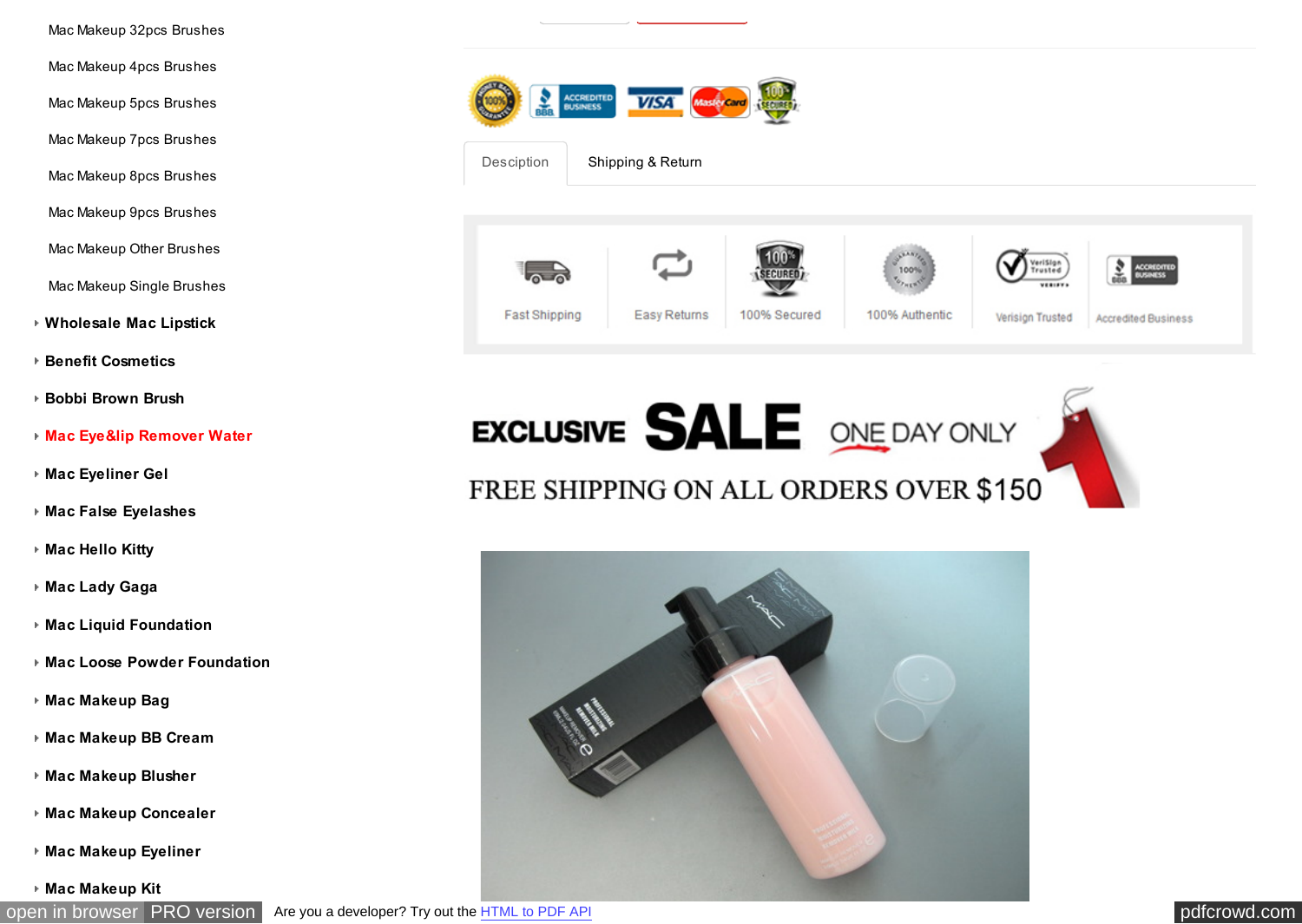- **[Mac Makeup Lip Balm](http://www.maccosmeticswholesalers.com/mac-makeup-lip-balm-c-38/?zenid=5h2loa216lisculd50j50rja4omcohgm)**
- **[Mac Makeup Lipgloss](http://www.maccosmeticswholesalers.com/mac-makeup-lipgloss-c-15/?zenid=5h2loa216lisculd50j50rja4omcohgm)**
- **[Mac Makeup Mascara](http://www.maccosmeticswholesalers.com/mac-makeup-mascara-c-16/?zenid=5h2loa216lisculd50j50rja4omcohgm)**
- **[Mac Makeup Nail Polish](http://www.maccosmeticswholesalers.com/mac-makeup-nail-polish-c-45/?zenid=5h2loa216lisculd50j50rja4omcohgm)**
- **[Mac Makeup Pencil](http://www.maccosmeticswholesalers.com/mac-makeup-pencil-c-17/?zenid=5h2loa216lisculd50j50rja4omcohgm)**
- **[Mac Powder Foundation](http://www.maccosmeticswholesalers.com/mac-powder-foundation-c-35/?zenid=5h2loa216lisculd50j50rja4omcohgm)**
- **[Too Faced Cosmetics](http://www.maccosmeticswholesalers.com/too-faced-cosmetics-c-48/?zenid=5h2loa216lisculd50j50rja4omcohgm)**
- **[Urban Decay Cosmetics](http://www.maccosmeticswholesalers.com/urban-decay-cosmetics-c-47/?zenid=5h2loa216lisculd50j50rja4omcohgm)**
- **[Wholesale Dior Makeup](http://www.maccosmeticswholesalers.com/wholesale-dior-makeup-c-1/?zenid=5h2loa216lisculd50j50rja4omcohgm)**
- **[Wholesale LV brush](http://www.maccosmeticswholesalers.com/wholesale-lv-brush-c-9/?zenid=5h2loa216lisculd50j50rja4omcohgm)**

#### [New Products \[more\]](http://www.maccosmeticswholesalers.com/products_new/?zenid=5h2loa216lisculd50j50rja4omcohgm)



[Mac Cosmetics Wholesalers Mac Mineralize Skinfinish](http://www.maccosmeticswholesalers.com/mac-powder-foundation-c-35/mac-cosmetics-wholesalers-mac-mineralize-skinfinish-poudre-de-finition-10-colors-p-511/?zenid=5h2loa216lisculd50j50rja4omcohgm) Poudre De Finition 10 Colors \$8.38 **\$4.20**



# Related Products



[Mac Cosmetics Wholesalers Mac](http://www.maccosmeticswholesalers.com/mac-eyelip-remover-water-c-46/mac-cosmetics-wholesalers-mac-personal-remove-milk-p-530/?zenid=5h2loa216lisculd50j50rja4omcohgm) Personal Remove Milk \$11.24 **\$6.40**